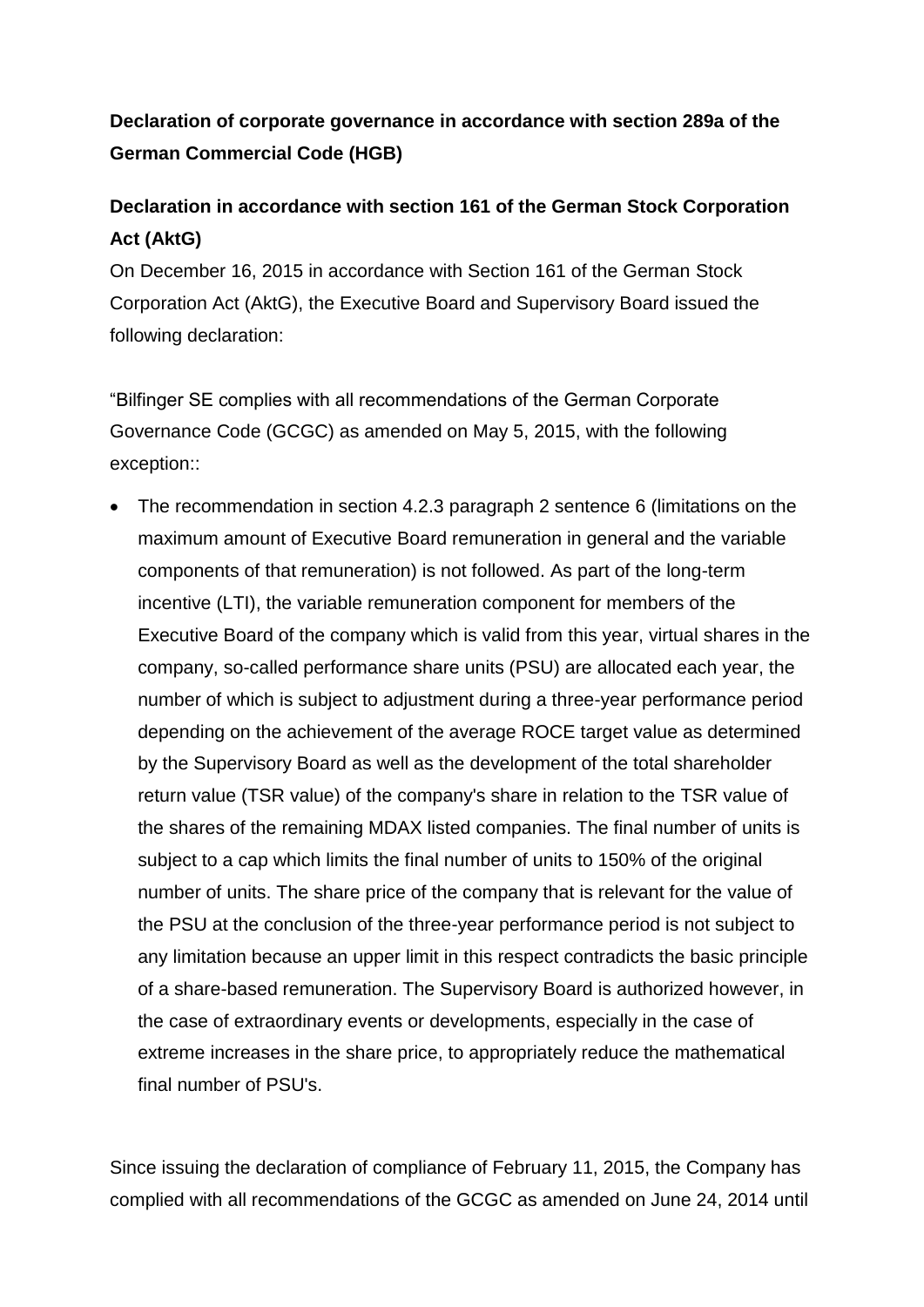the current date, with the exception of the recommendations in sections 5.1.2 para. 1 sentence 2 clause 2, 4.2.3 para. 2, sentences 2, 4, 7 and 8 and 4.2.3 para. 2 sentence 6."

The declaration of compliance of February 11, 2015 is an update to the declaration of August 7, 2014.

## **2. Principles of corporate governance**

In the course of our activities for the company we follow the legal requirements, the regulations set out in the Articles of Incorporation of Bilfinger SE and the recommendations of the German Corporate Governance Code with we comply, barring the exceptions listed in the above declaration issued in accordance with Section 161 AktG. We also apply the following principles of governance:

#### **Compliance**

Compliance with legal and internal regulations is the basis of successful business activity and part of good corporate governance. Our prevention-oriented compliance system is reviewed and improved on an ongoing basis. It is mainly based on a Code of Conduct which outlines the topic-based general principles of our actions. The individual subject areas are formulated in specific terms with related guidelines and instructions and provide the basis for ethical business conduct within our activities.

In order to minimize risk, third parties with whom we cooperate within the scope of our business activities are subject to an integrity audit prior to the signing of a contract to minimize risk. This integrity audit is a key element of our compliance system, the standards and methods that serve as its basis are developed on an ongoing basis.

The Group's Chief Compliance Officer reports directly to the Chairman of the Executive Board and regularly informs the Chairman of the Audit Committee of the Supervisory Board. A Compliance Officer assigned to each division reports directly to the Chief Compliance Officer and supports the business units in all compliancerelated queries with their directly subordinate compliance managers.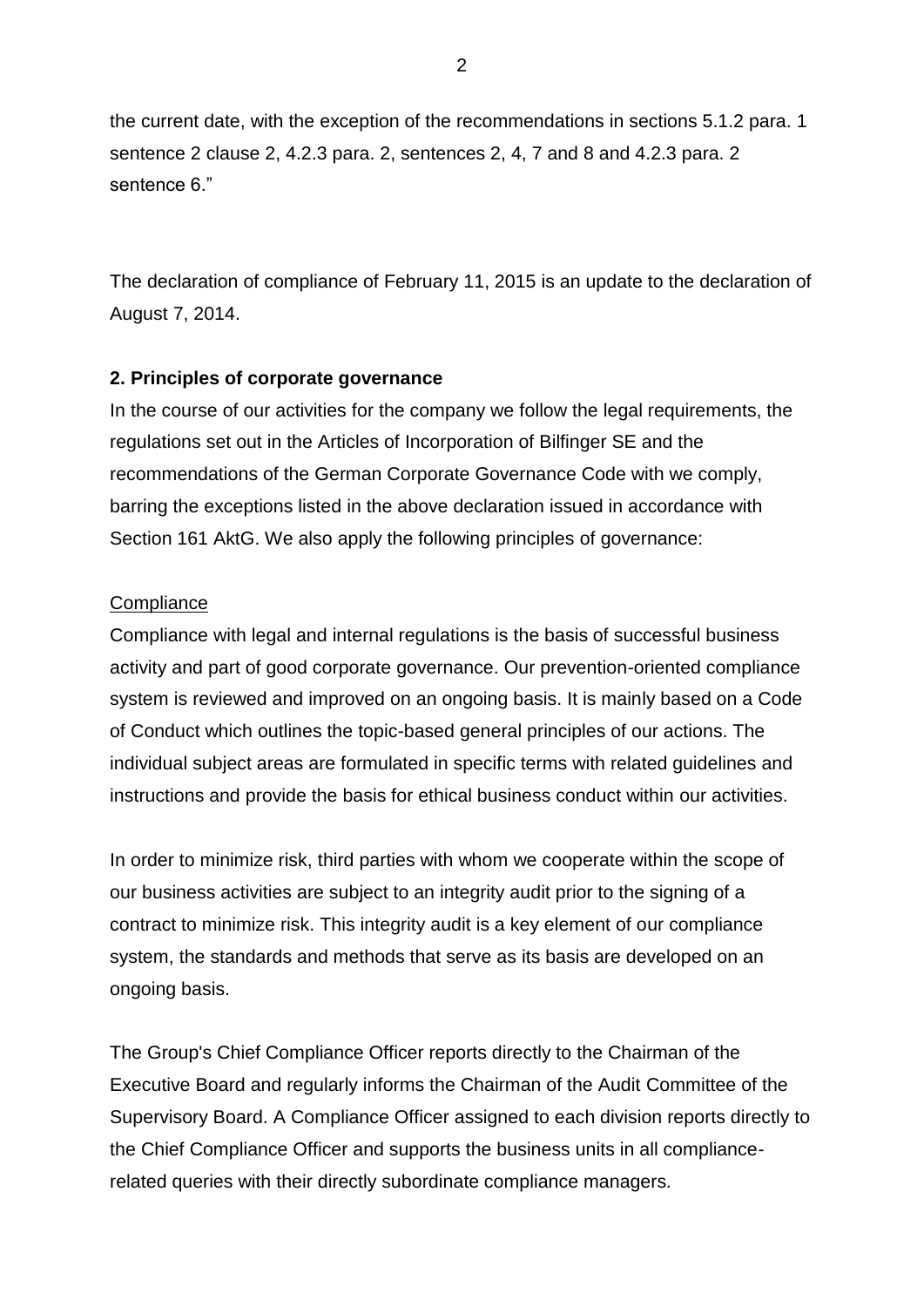Close cooperation with the Executive Board, divisional management and other managers and close consultation with the departments Corporate Legal and Insurance and Corporate Internal Auditing form the basis for the effective implementation of compliance regulations. The Supervisory Board, Audit Committee and Executive Board are regularly informed about important developments within compliance. In addition, a Compliance Committee made up of the members of the Executive Board, the Chief Compliance Officer, the Head of Corporate Legal and the Head of Corporate Internal Auditing, deals with all relevant issues on a monthly basis.

In order to identify possible misconduct at an early stage and to allow our employees to report violations of the rules, we operate a whistleblower system. Such information is investigated by an independent authority in order to punish possible misconduct and continually improve the compliance program or the effectiveness of controls. Whistleblowers are protected against any reprisal, the whistleblower system can also be used by third parties (suppliers, subcontractors, business partners or other service providers) via our homepage. Confirmed misconduct leads to consequences for those involved up to termination or criminal complaints with authorities.

Our Corporate Internal Audit department performs risk-based checks of the adherence with compliance regulations, controls and guidelines as part of the regular audits of the business units. Suspicious cases or special business transactions are reviewed for compliance with special audits by Corporate Internal Auditing. In this context, too, we are working on an ongoing improvement in the compliance system.

The Bilfinger Compliance System is continually developed by us so that regulatory requirements, market changes and the requirements of our customers are taken into consideration. In particular, the recommendations of the independent Compliance Monitor, Dr. Mark Livschitz, are included. The Monitor regularly reviews our compliance system in accordance with a 2013 agreement with the U.S. Department of Justice. In addition, we take into consideration the comments of the internationallyrenowned expert Louis Freeh, who advises the Supervisory Board on the topic of compliance.

3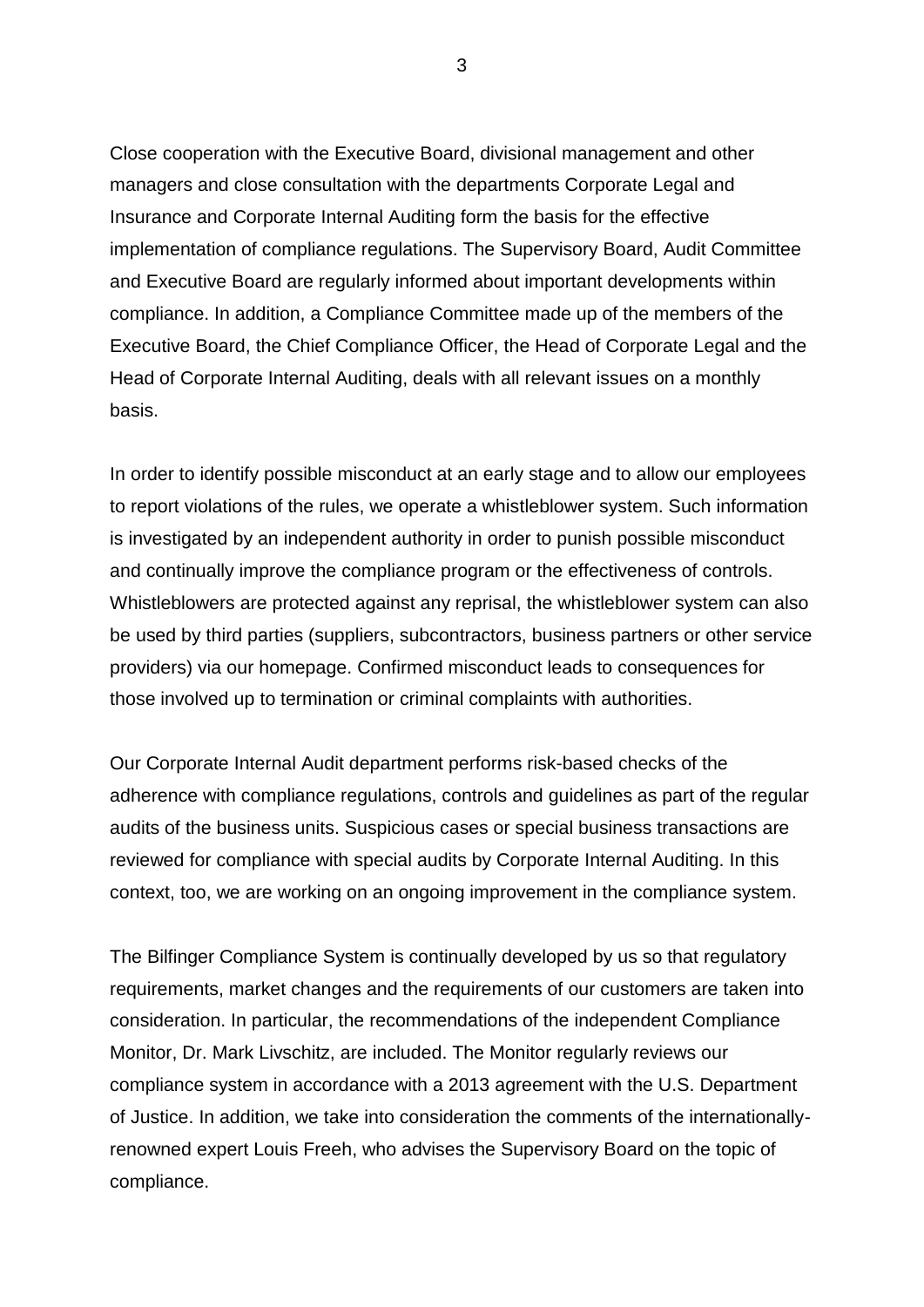#### UN Global Compact

We are a member of the United Nations' "Global Compact", an international association of companies and organizations. Its members have committed themselves, on the basis of ten principles to supporting human rights, abolishing discriminatory labor and social practices, improving environmental protection and fighting corruption in all its forms within their scope of influence.

# **3. Executive Board and Supervisory Board procedures as well as the composition and procedures of their committees**

Bilfinger SE is a stock corporation and is subject to the special European SE regulations and the German law on implementing a European Company as well as the German SE Employee Involvement Act and the German Stock Corporation Act. It has a dual management and control structure consisting of the Executive Board and the Supervisory Board. These bodies work in close cooperation for the benefit of the company.

#### Executive Board

The Executive Board manages the Company in its own responsibility. The four members of the Executive Board manage the business of the Company in accordance with legal requirements, the Rules of Procedure established by the Supervisory Board for the Executive Board, the schedule of responsibilities of the Executive Board, the Code of Conduct of Bilfinger and the Executive Board resolutions. Details of their management authority are regulated in the Executive Board schedule of responsibilities; they have joint and equal responsibility for the management of the Company. The resolutions of the Executive Board are made primarily in Executive Board meetings, but also in written procedures or through other methods of communication. The Rules of Procedure for the Executive Board regulates, among other things, which situations require a resolution from the Executive Board and which transactions and actions require the approval of the Supervisory Board. The Chairman of the Executive Board coordinates the work of the members of the Executive Board; in 2015 there were 30 Executive Board meetings.

#### Supervisory Board

The Supervisory Board appoints, supervises and advises the Executive Board and is involved in key decisions affecting the Company. The Supervisory Board executes its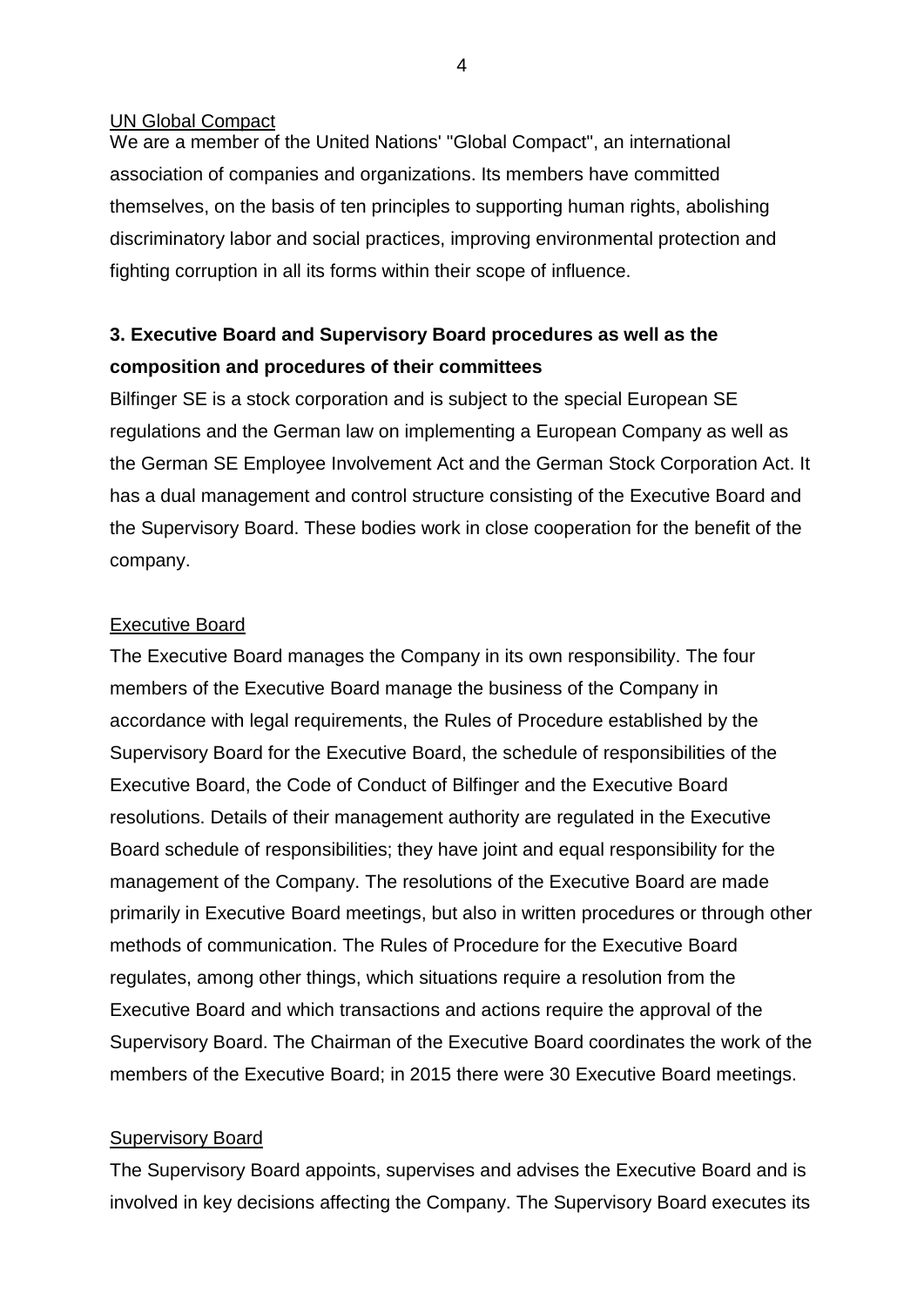tasks in accordance with legal requirements, the Articles of Incorporation, its Rules of Procedure and its resolutions. It is composed of twelve members, of whom six are representatives of the shareholders and six are representatives of the employees. Members of the Supervisory Board all have the same rights and obligations and are not bound by instructions or orders. The resolutions of the Supervisory Board are made primarily in Supervisory Board meetings, but also in written procedures or through other methods of communication. Insofar as nothing else is compulsory under the law, Supervisory Board resolutions require the majority of votes cast. In the event of a tied vote, the Chairman of the Supervisory Board has a casting vote; if the Chairman does not participate, the Deputy Chairman has a casting vote provided he is a representative of the shareholders. The Chairman of the Supervisory Board coordinates the work of the Supervisory Board; in 2015 there were nine meetings of the Supervisory Board.

#### Cooperation between the Executive and Supervisory Boards

The Executive Board agrees the Company's strategic orientation with the Supervisory Board and regularly discusses with it the status of strategy implementation. The Executive Board also regularly informs the Supervisory Board, both verbally and in writing, on business developments and the situation of the Company. On the basis of this reporting in particular, the Supervisory Board monitors the legality, correctness, suitability and profitability of the Executive Board's management of the business. The Articles of Incorporation and the Rules of Procedure as prepared by the Supervisory Board for the Executive Board list those transactions and activities for which the approval of the Supervisory Board is required. This applies, among other things, to the acquisition and sale of shareholdings, for the submission of bids for major projects and for the investment budget. The Supervisory Board can make other forms of transactions dependent upon its approval. The most important issues that are discussed and agreed between the Executive Board and the Supervisory Board also include the economic situation, earnings situation and development of the company, corporate planning, , risk management, corporate financing and corporate structure. The Chairman of the Supervisory Board is informed immediately by the Chairman of the Executive Board about important events of significance for the evaluation of the situation and development as well as for the management of the company.

5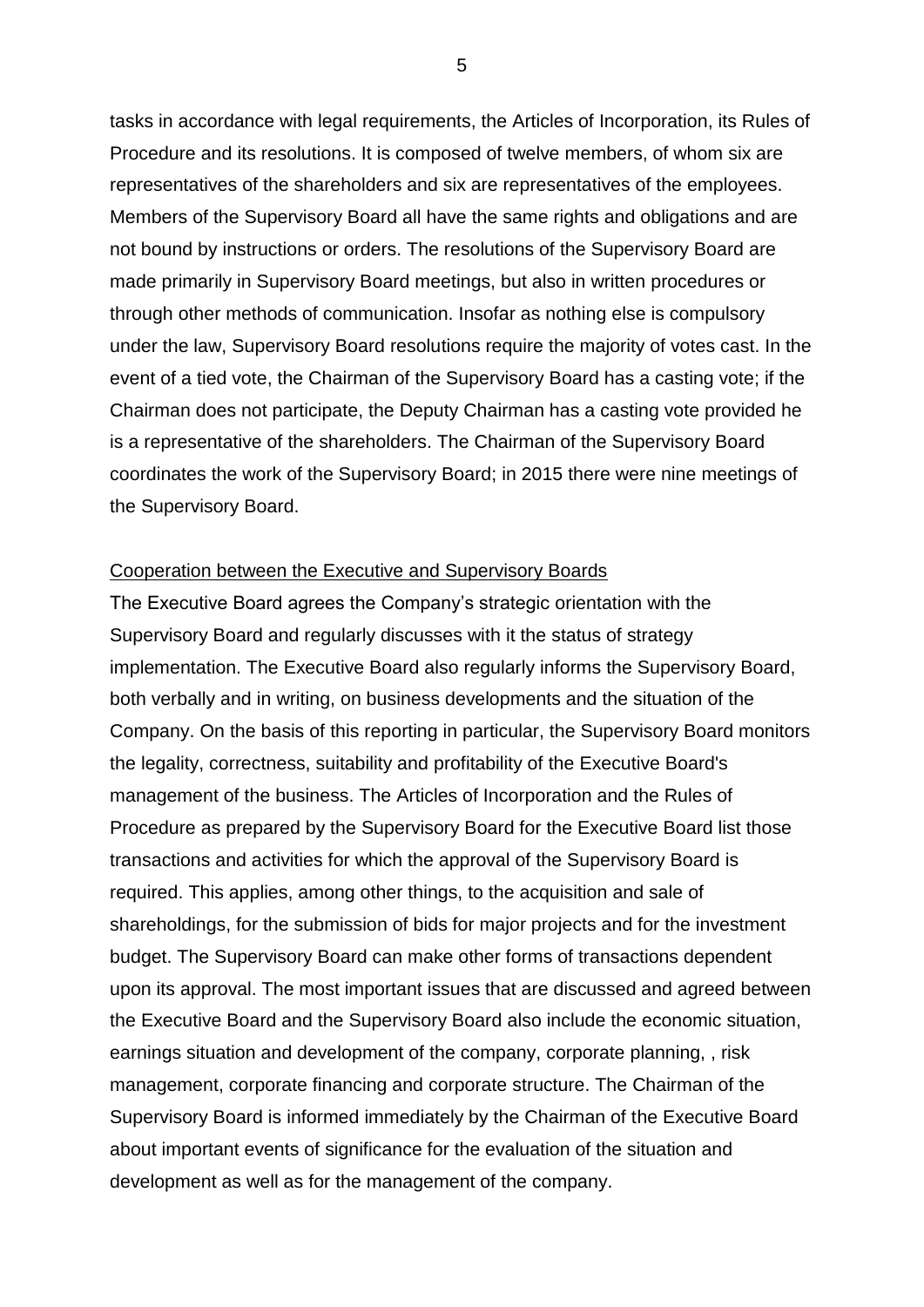The Supervisory Board, taking into account the external auditors and the audit report submitted by them, undertakes a detailed examination, as required by law, of the individual financial statements, the consolidated financial statements and combined management report of Bilfinger SE and the Group, as well as of the proposal of the Executive Board on the appropriation of profits.

#### Executive Board Committees

The Executive Board has not formed any committees.

#### Supervisory Board Committees

In order to enhance the efficiency of its activities, the Supervisory Board formed a Presiding Committee, an Audit Committee and a Nomination Committee.

The Presiding Committee of the Supervisory Board consists of Dr.Eckhard Cordes (Chairman of the Supervisory Board), Stephan Brückner (Deputy Chairman of the Supervisory Board), Dr. John Feldmann and Rainer Knerler. The main tasks of the Presiding Committee include, in particular, regulating the personnel issues of the Executive Board, unless the provisions of the German Stock Corporation Act or the German Corporate Governance Codex stipulate that they are to be regulated by the plenum of the Supervisory Board, and taking decisions on certain business dealings and transactions. The Presiding Committee can also prepare certain plenary meetings and make recommendations on important resolutions. In financial year 2014, four meetings of the Presiding Committee and a joint meeting of the Presiding Committee and the Audit Committee took place.

The Audit Committee consists of Hans Peter Ring (Chairman of the Audit Committee since October 1, 2015, before that Udo Stark), Wolfgang Bunge, Dr. John Feldmann and Thomas Kern. It deals, among other things, with questions of accounting, risk management, compliance and auditing. The Supervisory Board issues the auditing assignment to the auditor selected by the Executive Board for the individual and consolidated financial statements and agrees a fee with him. The members of the Committee include Mr. Hans Peter Ring (since October 1, 2015, before that Udo Stark), an independent member who, in accordance with Section 100 Subsection 5 of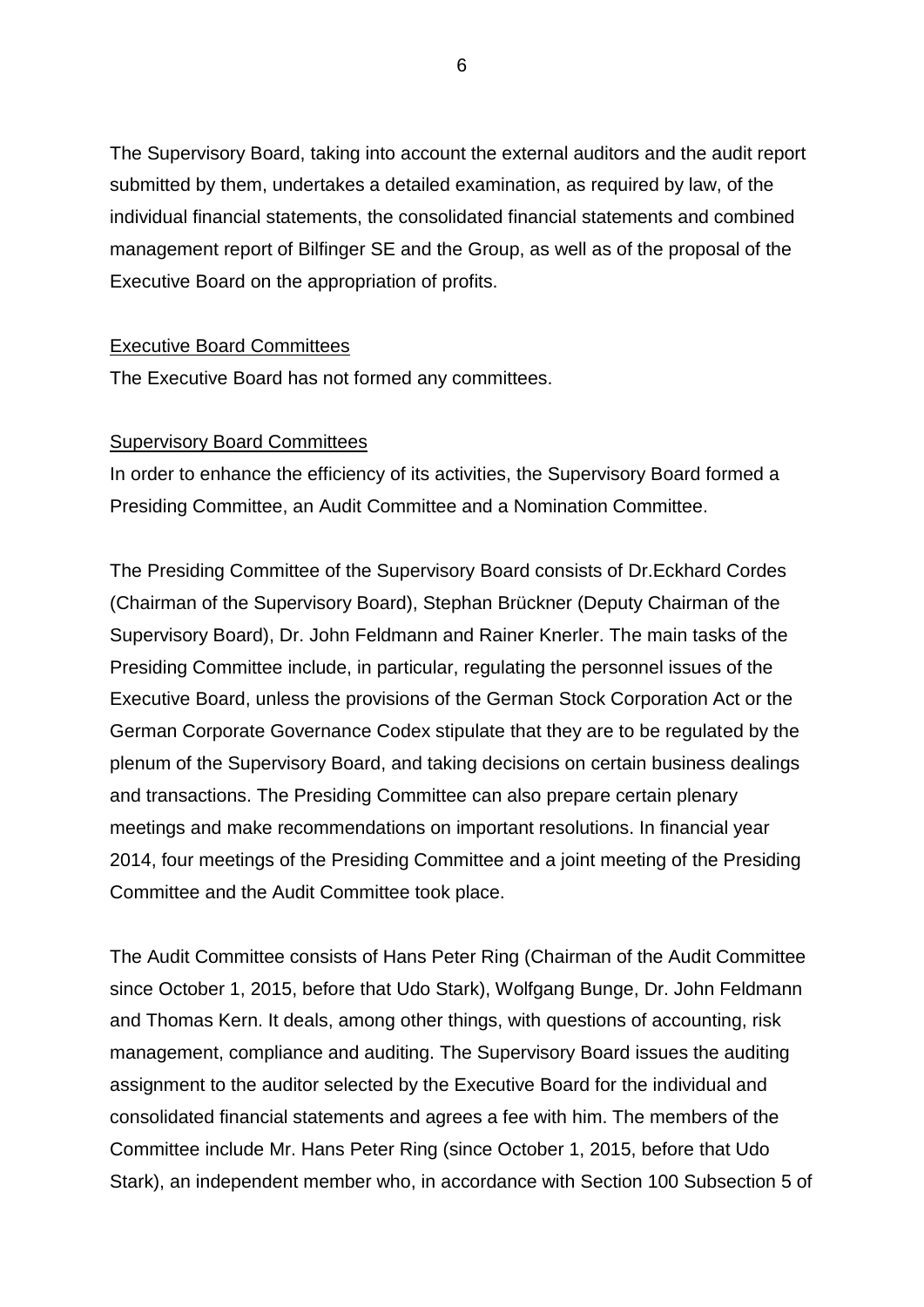the German Stock Corporation Act, possesses expertise in the areas of accounting and auditing and who has particular experience in the application of internal control procedures. In financial year 2014, seven meetings of the Audit Committee and a joint meeting of the Presiding Committee and the Audit Committee took place.

In accordance with the recommendation of the German Corporate Governance Code, the Supervisory Board formed a Nomination Committee made up exclusively of shareholder representatives whose purpose it is to recommend suitable candidates to the Supervisory Board for its own recommendations to the Annual General Meeting. The Nomination Committee consists of Dr. Eckhard Cordes, Dr. John Feldmann and Udo Stark. The Committee met once in 2015.

The resolutions of the committees were made primarily in the meetings, but partly also in written procedures or through other methods of communication. The Chairmen of the Committees reported to the plenary session of the Supervisory Board on the work done in the committees they lead.

## **4. Annual General Meeting**

The Annual General Meeting is to be convened at least once each year. The Executive Board presents to the Annual General Meeting certain documents, including the company and consolidated financial statements as well as the combined management report for Bilfinger SE and the Bilfinger Group. The Meeting decides on the appropriation of profits and on ratifying the actions of the Executive Board and the Supervisory Board, elects the members of the Supervisory Board representing the shareholders, and the external auditors. In addition, it makes decisions on amendments to the Articles of Incorporation and in certain other cases as specified by applicable law or the Articles of Incorporation. It can also make a nonbinding vote on the system for the remuneration of Executive Board members. Each share grants entitlement to one vote in the Annual General Meeting.

# **5. Law on the equal participation of men and women in management positions in the private sector and in the civil service**

On May 1, 2015, the legislation on the equal participation of women and men in management positions in the private sector and in the civil service came into effect.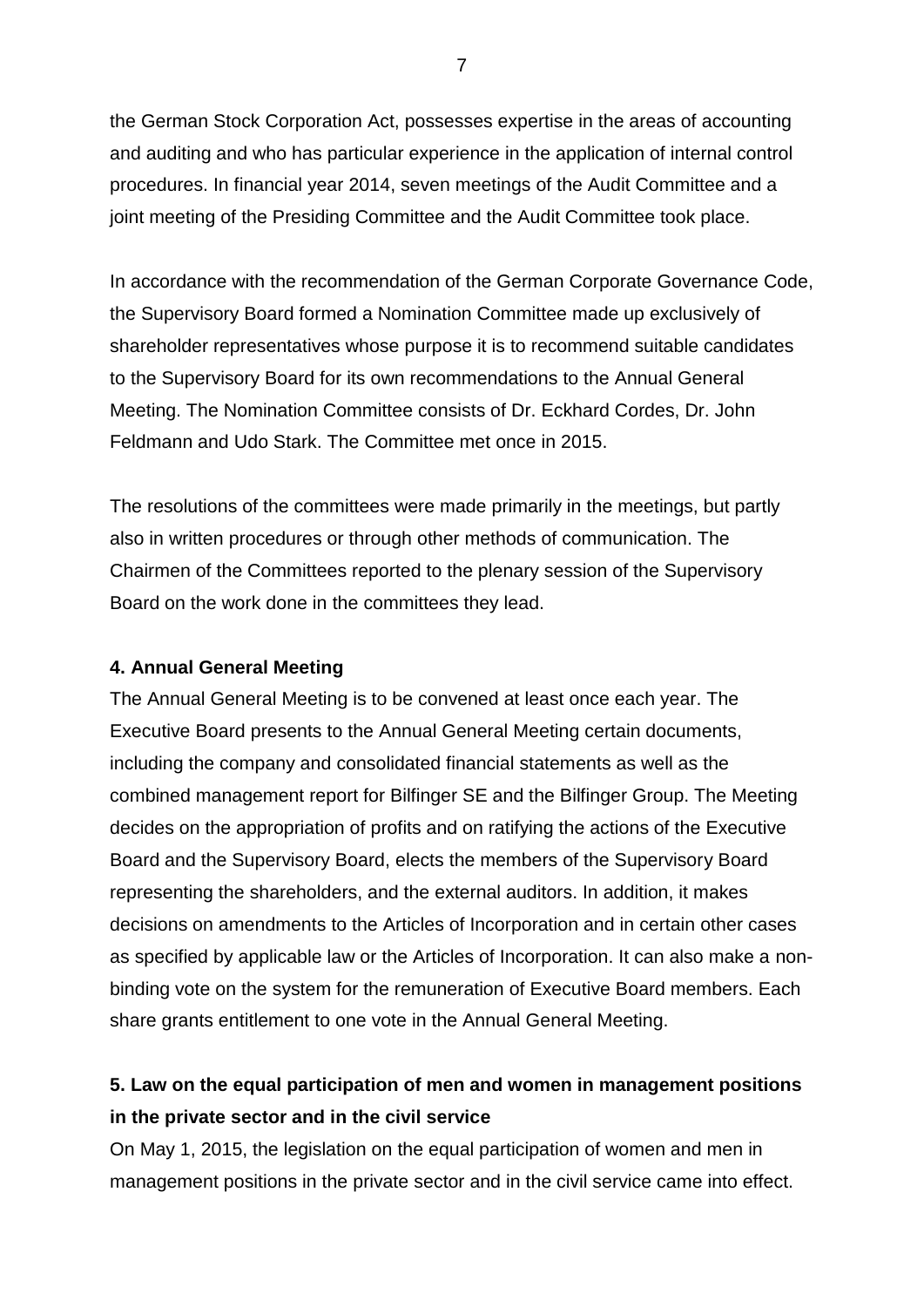Based on the legislation, Bilfinger SE has set the following targets for the period until June 30, 2017:

### Supervisory Board

For new appointments to the Supervisory Board, with regard to the fixed gender quota of 30 percent that is to be met, the Supervisory Board is following the goal of filling the quota equally. In the reference period since the legislation came into effect, the share of women in the Supervisory Board has remained unchanged at eight percent. A new appointment is planned within the framework of the Annual General Meeting 2016.

### Executive Board

As a target for the share of women in the Executive Board, the Supervisory Board has agreed that there will continue to be no female members until June 30, 2017. If a vacancy should become available, the Supervisory Board will however try to find an appropriately qualified woman, who would be suitable for the Executive Board. In the reporting period there were no female members of the Executive Board.

#### Management level 1

Management level 1 includes employees, who belong to management levels 1 and 1a, in accordance with the internal company definition. The Executive Board has decided to reach a target of an eight percent share of women in management level 1. On June 30, 2015, this share was at four percent. This was the decisive date for the definition of the target.

#### Management level 2 below the Executive Board

Management level 2 includes employees, who belong to management levels 2, in accordance with the internal company definition. The Executive Board has decided to reach a target of a ten percent share of women in management level 2. On June 30, 2015, this share was at six percent. This was the decisive date for the definition of the target.

#### **6. Corporate governance report**

8